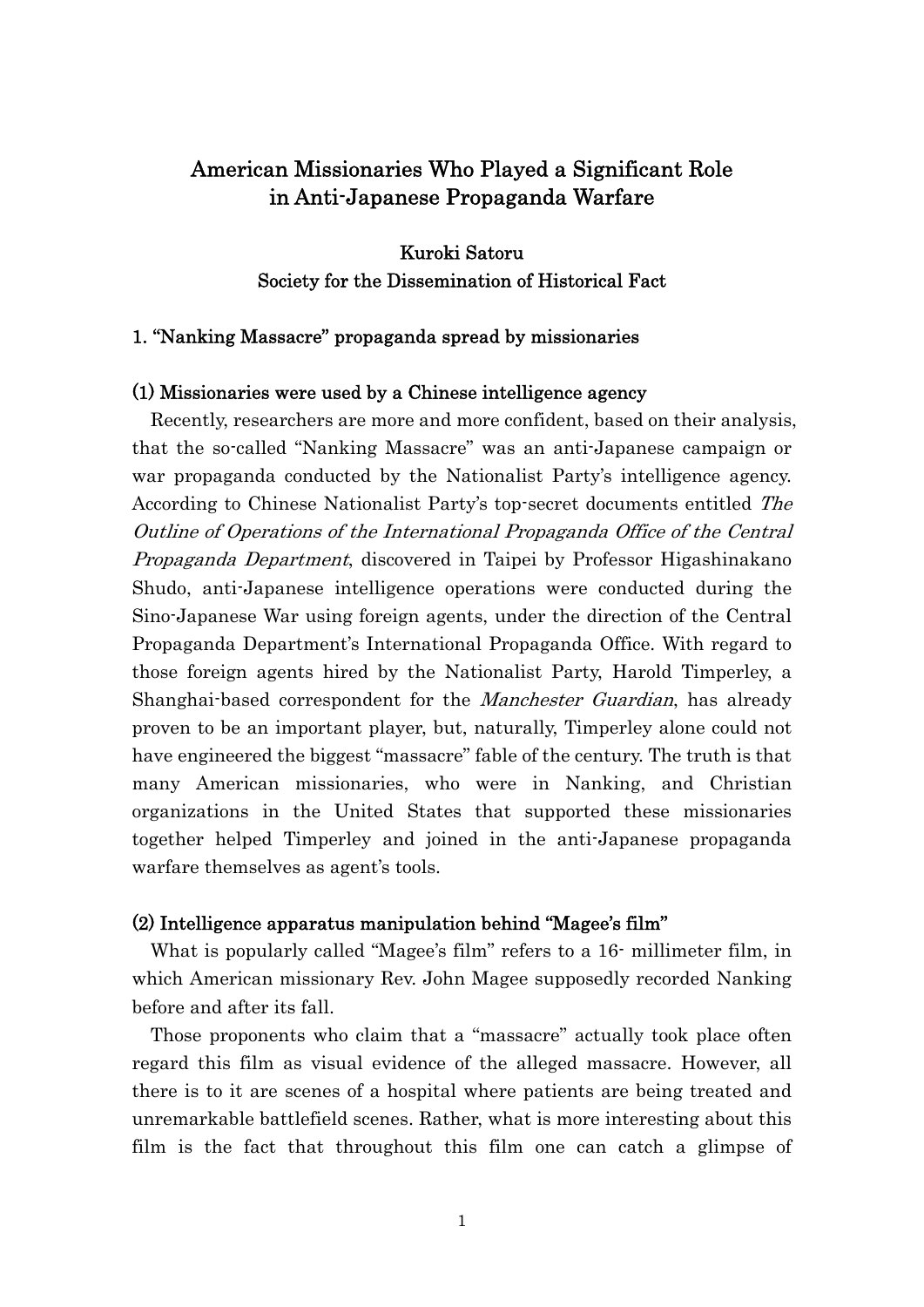behind-the-scenes maneuvering by the Nationalist Party's intelligence agency.

 "Magee's film" was supposedly filmed in Nanking between December 1937 and January 1938. However, the person who first got hold of the developed film was Timperley, who worked in Shanghai as an operative of the Nationalist Party.

As there were no facilities to develop film in Nanking at that time, American missionary Rev. George Fitch took the film out of Nanking and brought it to Timperley, who was operating in Shanghai.

 Judging that this film could be of great use as anti-Japanese propaganda, Timperley immediately set to work, editing the film and adding subtitles, and then sent a notice of delivery invoice of the film dated February 16, addressed directly to then Undersecretary of State Stanley Hornbeck (supposedly, Timperley had the film delivered separately by a messenger). At the same time, Timperley suggested that Fitch immediately return to the United States and, using Magee's film, begin lobbying Congressmen and government officials. Though Timperley was responsible for getting Fitch's plane ticket home, it is very unlikely that a mere newspaper reporter should have the means to casually purchase, at the time, an expensive plane ticket. Very likely, then, the International Propaganda Office of the Central Propaganda Department provided ample funds for intelligence operations.

 Incidentally, Fitch, who took the film out of Nanking to Shanghai, and later worked as a lobbyist at home in the U.S., was not at all an ordinary missionary. This man was a part of "the dictator's entourage", and he and his wife were close friends of Mr. and Mrs. Chiang Kai-shek. He was a dyed-in-the-wool anti-Japanese activist who ardently supported anti-Japanese terrorists. For instance, in January 1932, a Korean terrorist attempted to assassinate with a bomb the Emperor Showa at the Sakurada-mon (gate) at the Imperial Palace in Tokyo. Moreover, in April of the same year, on the occasion of the Emperor's birthday, there was another bombing in Shanghai. The Japanese Minister in China, Mr. Shigemitsu, as well as military personnel present at the ceremonial celebration, were attacked by a terrorist's bomb. Two men were killed, one of whom was General Shirakawa Yoshinori of the Japanese Army, and Minister Shigemitsu was seriously wounded. The mastermind behind these two terrorist attacks was Korean activist Kim Gu and Fitch was also closely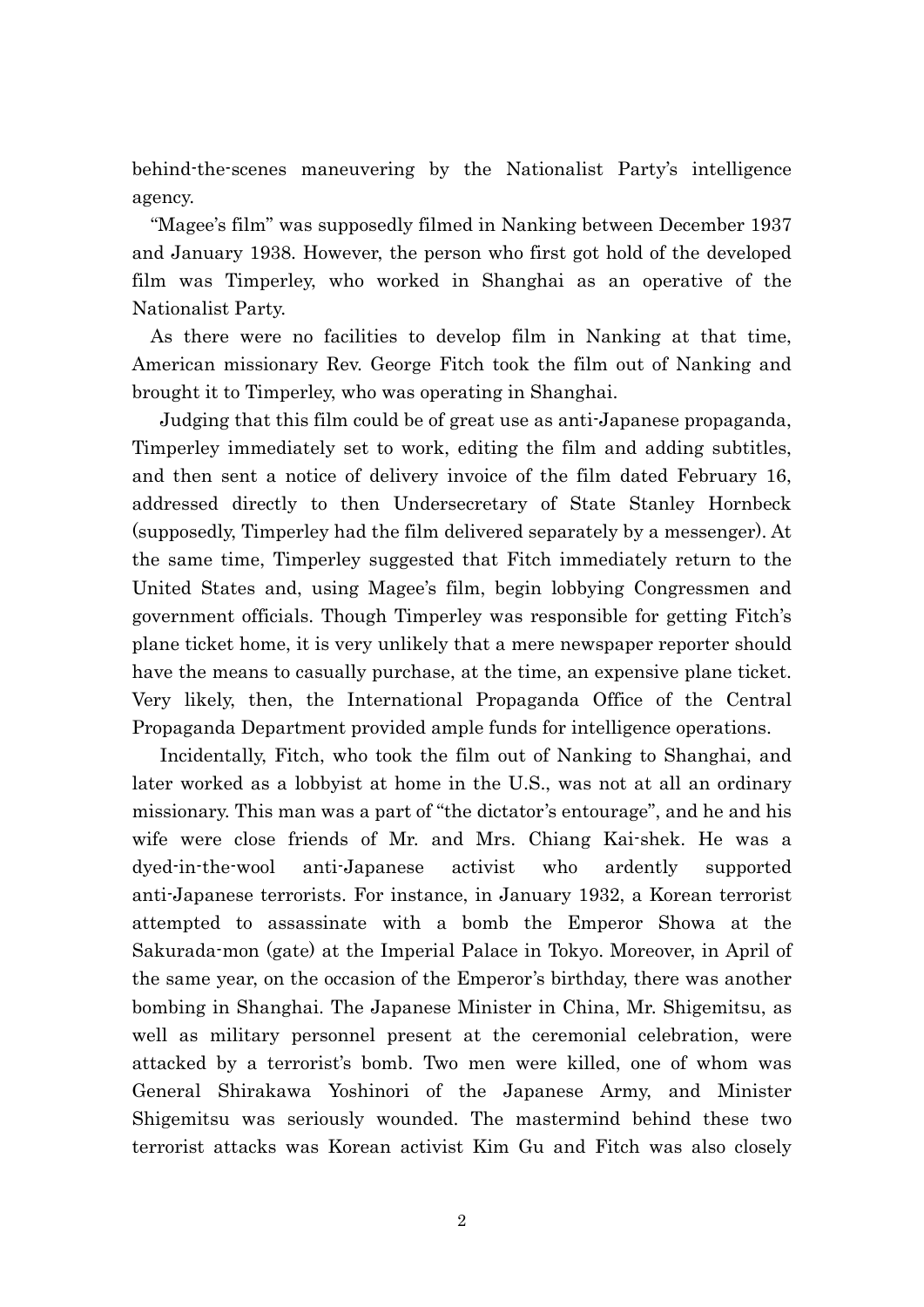involved in these acts of terrorism. Fitch hid Kim in his house after Kim's successful bombing in Shanghai. Furthermore, Fitch, together with his wife, translated Kim's statement of responsibility into English as a press release, distributed it and finally helped Kim to escape to safety by driving the get-away car himself. In retrospect, Fitch was absolutely one of the criminal terrorists who should have been immediately arrested or detained.

 Furthermore, Fitch was decorated with a medal by the Chinese Nationalist government after the War, and he even published an autobiography in Taiwan. We will be justified in regarding him as a proxy for the Chinese Nationalist Party. Naturally, in his autobiography, Fitch leaves out all that is problematic to himself. For instance, as to the part describing how he took Magee's film out of Nanking, Fitch made up a quite different story: Out of a pure sense of justice and risking his own life, he got on a Japanese military train, hiding the film by sewing it to the inside of his coat to bypass luggage inspection. Thus, he turned what really happened into a childish story of bravery. However, the truth is that he managed to get onboard an extraterritorial British gunboat, and unfailingly and safely delivered the film to the Nationalist Party agent living in the extraterritorial concession.

It has been also left unsaid that Fitch went home to the U.S. and carried out lobbying activity, whereas he describes that he went home, following a recommendation of a certain group in America. The very fact that he made up such a false story makes us suspect that he was actually involved in clandestine activities which he could never openly discuss.

#### (3) Propaganda used for the fundraising campaign of the YMCA

 Fitch, urged by Timperley, went back to Nanking once to resolve personal matters, and at the end of February he left China for the United States, where he lobbied U.S. government officials in Washington D.C., and then proceeded on a lecture tour, citing anti-Japanese propaganda across the country. Moreover, Magee's film was used by the YMCA in its anti-Japanese campaign and shown throughout America. The last part of the movie goes like this: "Aid is needed urgently now. One dollar saves one adult for one month, while twenty dollars save one child for one year."

 In reality, Fitch was chief secretary of the YMCA China, and so he used the "massacre" propaganda in his own fundraising campaign.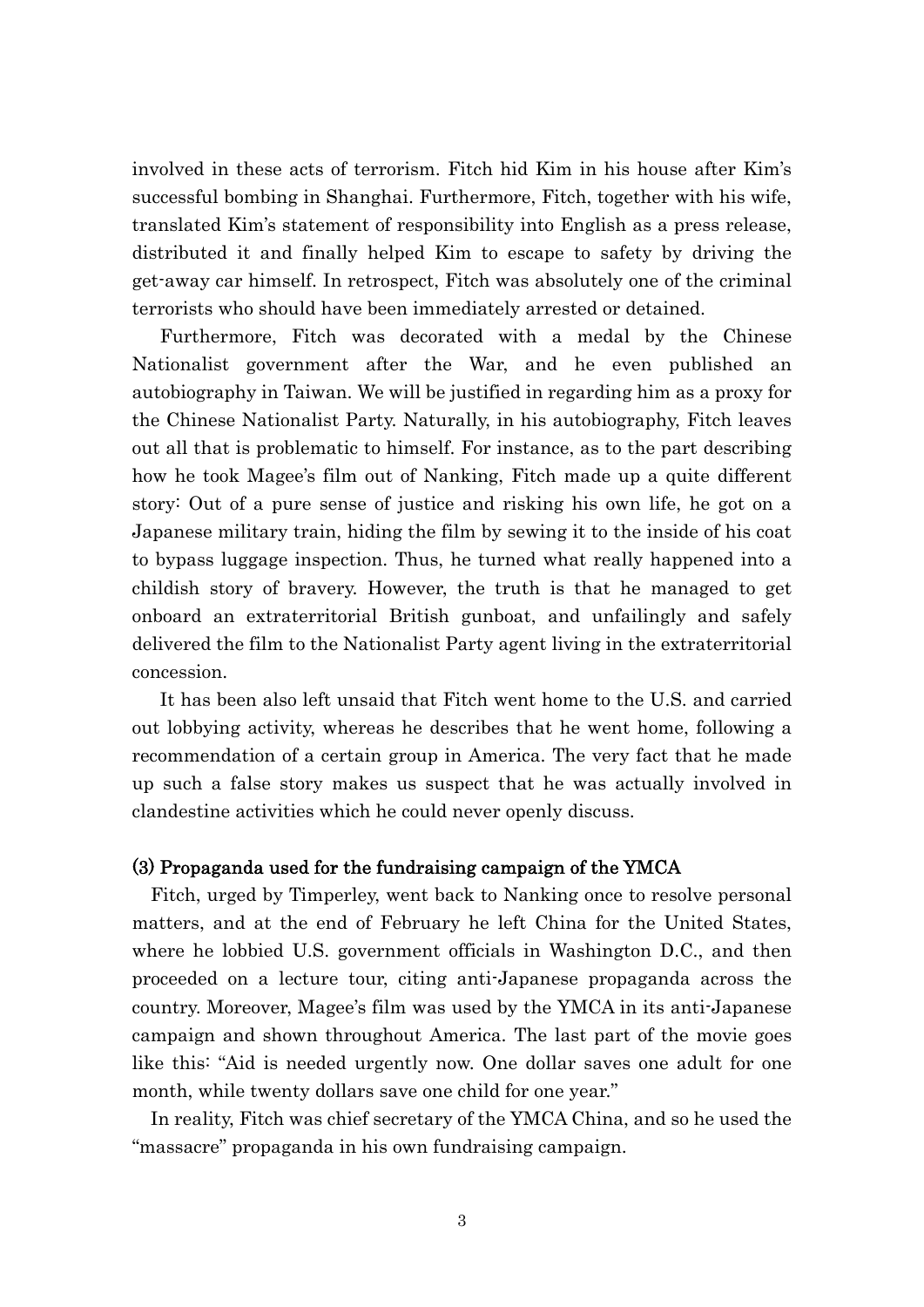## 2. Missionaries who contributed to anti-Japanese propaganda books

## (1) Close relationship with the Chinese agent

 According to the aforementioned confidential documents The Outline of Operations of the International Propaganda Office of the Central Propaganda Department, American missionaries made two propaganda books, directed and funded by the Nationalist Party's International Propaganda Office. These propaganda books were written in English for European and American readers, and published with the titles, What War Means and War Damage in the Nanking Area. Up to now, the former, What War Means, in particular has been frequently quoted as the Bible of the "massacre" propaganda.

It has been proven that in the process of writing What War Means, American missionaries in Nanking (Miner Searle Bates and Lewis Smythe among them) contacted and closely cooperated with Timperley in Shanghai. Particularly, between Bates and Timperley, letters were frequently exchanged about the whole plan, concept and contents of the book, and parts of these correspondences were translated into Japanese and included in Nankin Jiken Shiryoshu, Amerika Kankei Shiryohen (Nanking Incident Source Material: American References) (Nankin Jiken Kenkyukaihen [Nanking Incident Research Group], Aoki Shoten, Tokyo).

As for *War Damage in the Nanking Area*, the book's contents carry Smythe's signature, while the preface is signed by Bates. However, it is not yet clear what portion of the book the two authors actually wrote themselves. The real identity of this book is a propaganda book, produced with the funds from the Nationalist Party's International Propaganda Office, and outwardly published by the Nanking International Relief Committee. In the preface of the book, the neutrality and academic quality of the book's contents are all the more emphasized.

 Incidentally, both Bates and Smythe were leading members of the "International Committee", which was in charge of the Nanking Safety Zone, and yet they were closely involved in the making of the two propaganda books. This fact implies that the "International Committee" itself was most likely to be part of the propaganda machine to promote the Nationalist Party's anti-Japanese intelligence operation.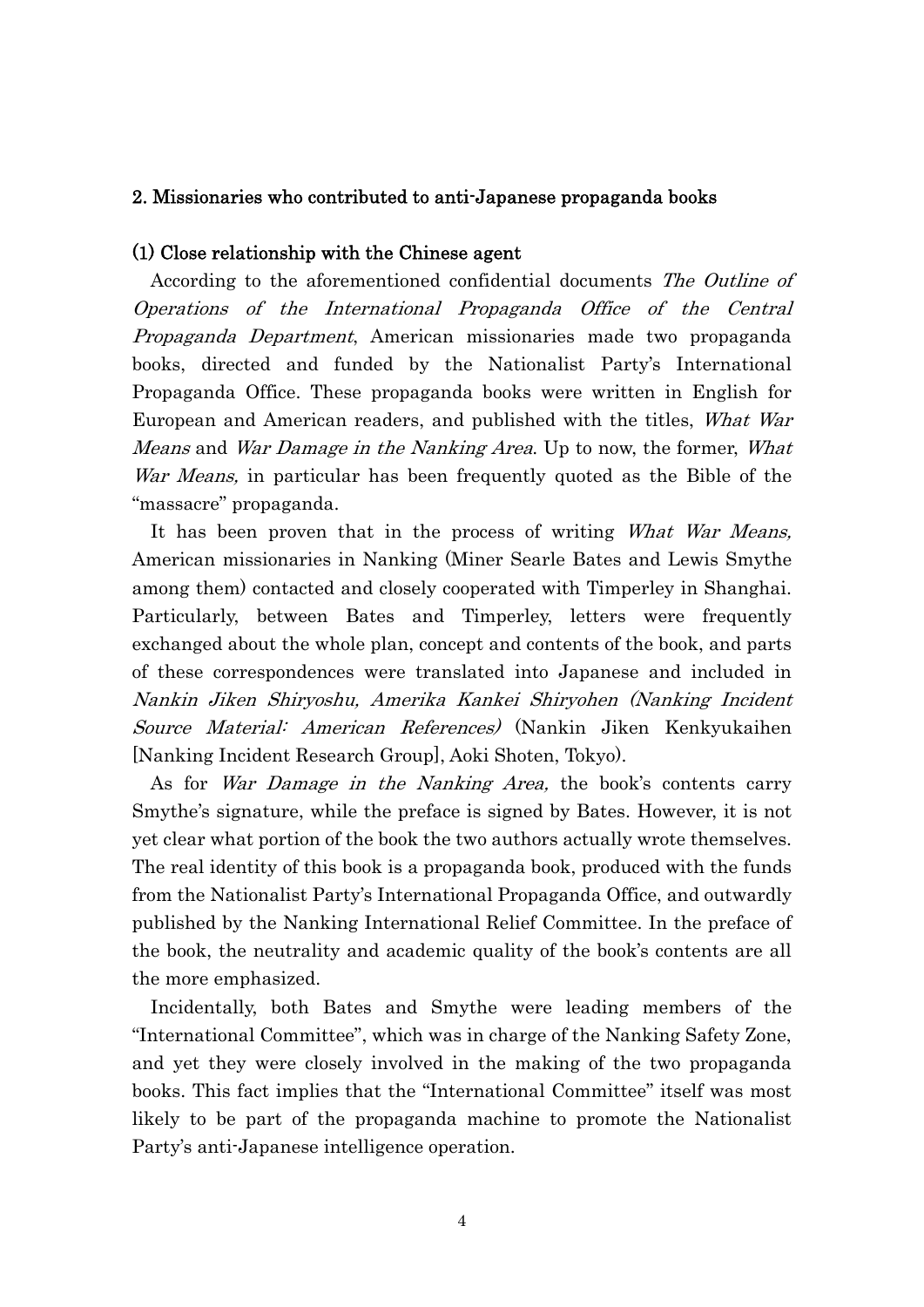## (2) How What War Means came to be produced

What War Means was basically written by Timperley in Shanghai. What the missionaries did was to give information to Timperley, to check the draft sent by Timperley from Shanghai and then to send their feedback. However, as the book was primarily intended solely as anti-Japanese propaganda, it seemed that Timperley did not pay much attention to their feedback, let alone reconsider and reflect on it.

 In March 1938, a draft was sent to Nanking from Timperley in Shanghai. Upon reading the draft, the missionaries were dumbstruck and embarrassed by the utter exaggerations of Timperley's accounts.

Bates says in his letter dated March 14;

…

Study of your materials was followed by a real conference on the subject, held today with Mills and Smythe.

They both feel strongly that the job should not be too rushed, and that some one from our group here (preferably myself, they say) should go over it with you before sending to England. They wish to guard against errors that would be inevitable on the part of anyone who had not been here, but which would give a handle for rebuttal by the Japanese and might weaken total effect anyhow. …

Another reason for this recommendation is that we all fear a tendency to "atrocity stories", at least in the impression given to many readers. And that closes some minds at once. Title should guard carefully against such suggestion.

 However, before this letter reached Shanghai, Timperley had already sent the draft to the publisher in London, acting on his own judgment. Later, Timperley wrote back to Bates as follows;

… The book must be shocking in the better sense of the word and here, I feel, the kind of balance which might be called for in a more academic treatment must be sacrificed for the sake of dramatic effect.

After all, the publication of *What War Means* proceeded as Timperley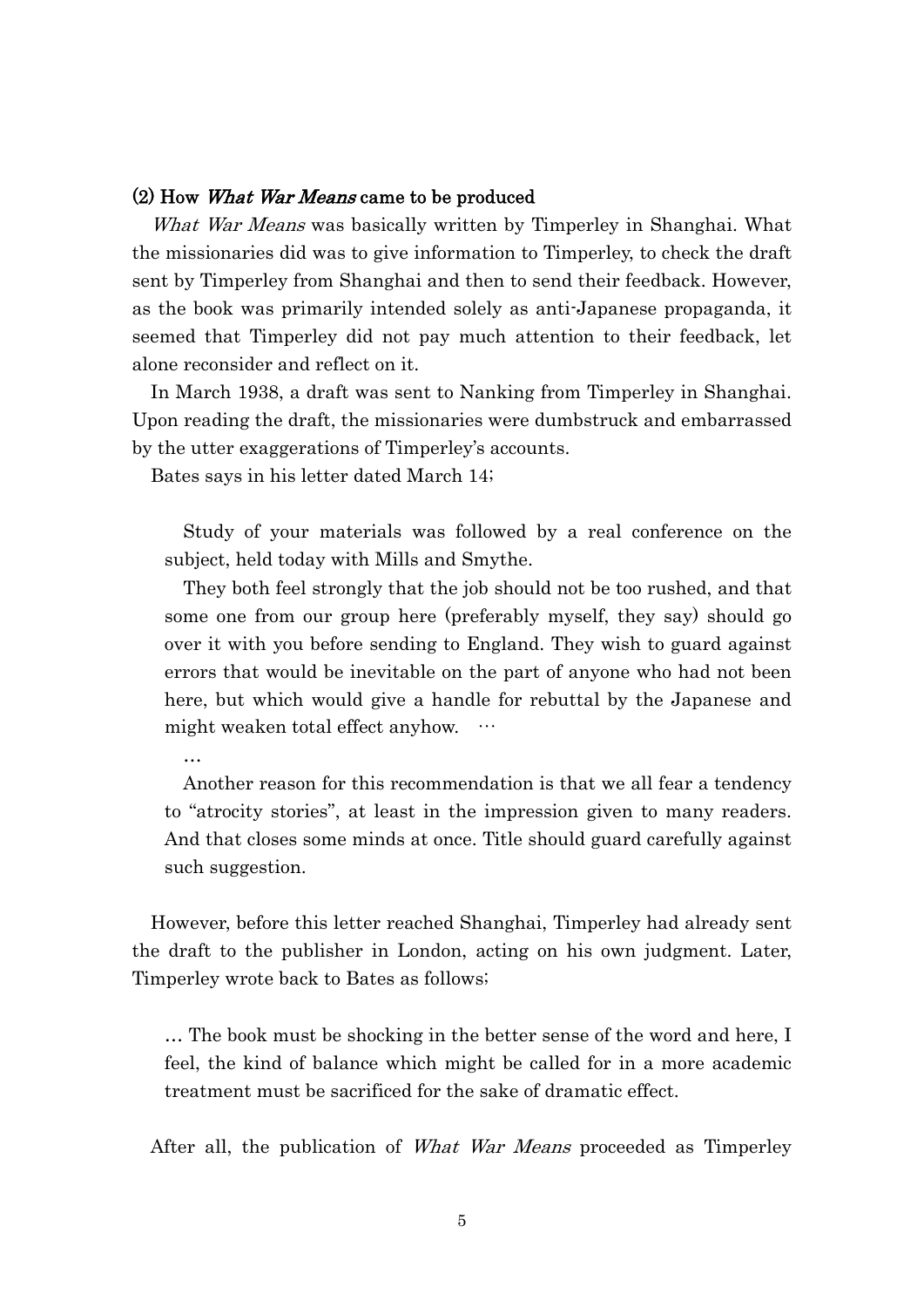arbitrarily kept his way, while the missionaries were left with no alternative but to admit it against their will after the event. Bates comments as follows in his letter dated March 21, 1938;

We were pretty much bowled over by the speed you have put  $(?)$  on, ... However, Mills, Smythe, and I, who have taken the responsibility, decided to approve going ahead, balancing probable good against possible or probable evils. … But this may be the end of deeply set life-work for Fitch, for me, perhaps for Smythe and others.

 At this point, the missionaries finally made up their minds, that is, to cooperate with Timperley in the publication, in spite of their knowledge that the book was nothing more than ill-conceived, malicious propaganda.

## (3) Editing policies arbitrarily decided by Timperley from beginning to end

 In writing this book, specific editing policies were also arbitrarily decided by Timperley throughout the process. Except for a few minor corrections and deletions, suggestions made by the missionaries regarding the editing policies were not heeded and were completely turned down.

For example, Bates suggested in his letter dated March 14;

… Complete economic dislocation, lasting damage to property and means of production, dislocation of social life and connections of millions people those are in some senses more basic than shootings and rape.

So, he argued that the book should mainly examine economic damages, rather than to tell dubious cruel stories. But Timperley flatly refused his suggestion and the book ended up being mere arrays of one exaggerated atrocity after another. Moreover, when it came to whether the Japanese Army's deeds in Nanking should be referred to as terrorism, at first, Bates was very cautious and deliberate about it, writing in his letter of March 14, "Not sure of a policy of terrorization, though some things look like it." But in the end, the subtitle The Japanese Terror in China, which Timperley had proposed, was adopted as is, and thereupon the entire book was written in the same tone, wording and context.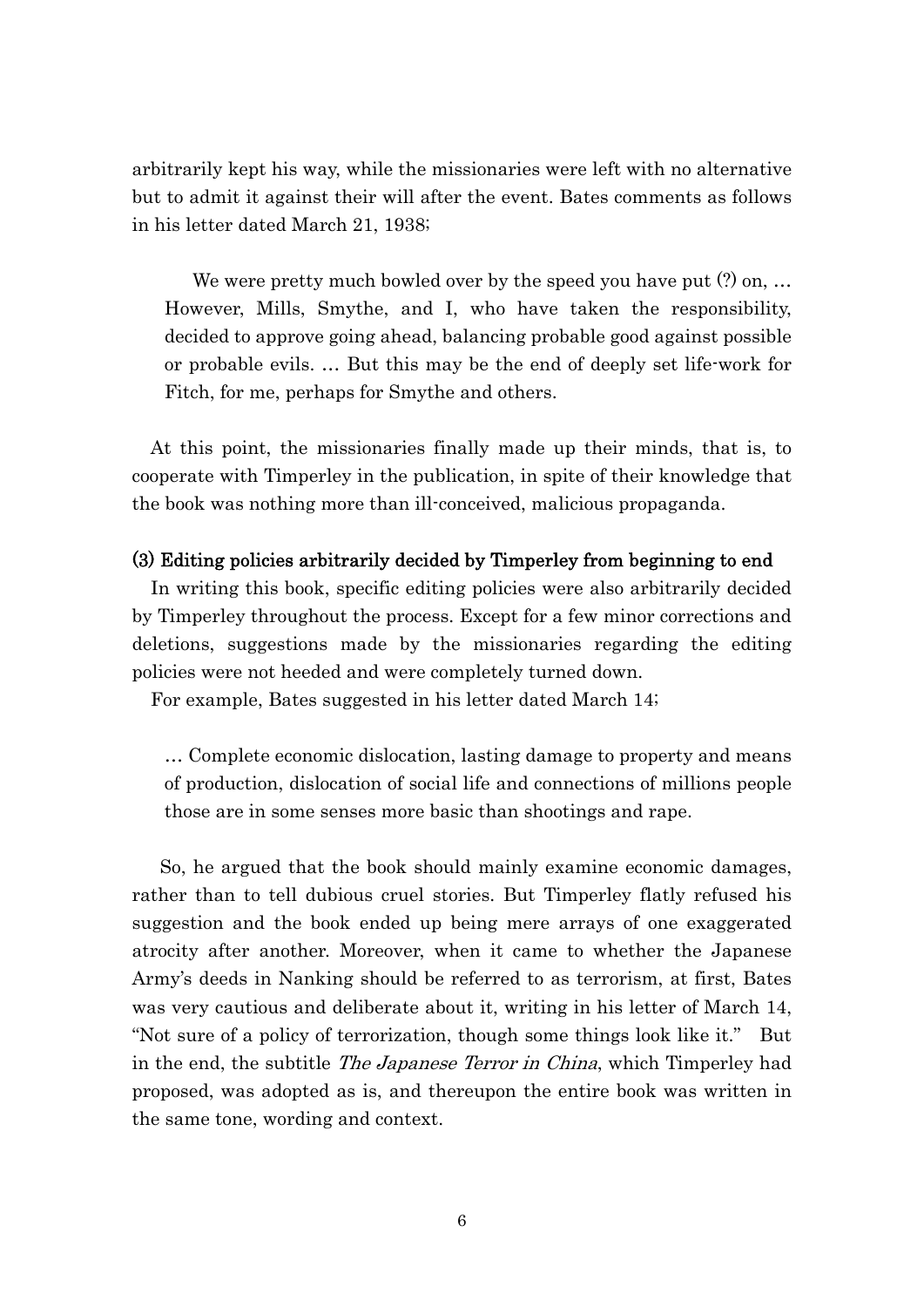#### (4) How the missionaries came to cooperate in the war propaganda

 As mentioned previously, the American missionaries in China so easily fell for the Nationalist Party's anti-Japanese propaganda warfare, were incorporated into the machine and were totally used. Particularly, although they must have fully understood that *What War Means* was apparently a propaganda book full of exaggerations and overstatements and that it was totally unjustifiable to take part in such malicious propaganda, they didn't so much as protest against Timperley's forcible way.

 What made them get involved in vicious war propaganda? If you examine what these missionaries did in China at that time, you will get a clear picture of the American missionaries working obediently and blindly for Chiang Kai-shek's Nationalist government, while regarding Japan as the hated enemy.

#### 3. Praise for Chiang Kai-shek and antagonism toward Japan

 Long before the Sino-Japanese War broke out in 1937, the American missionaries in China had tended to bear unadorned antagonism toward Japan. According to a report entitled *Missionaries, Chinese, and Diplomats* –The American Protestant Missionary Movement in China, 1890 -1952, the tendency of American missionaries then in China is described as follows:

From the time of the Manchurian Incident of 1931 to Pearl Harbor the American Protestant missionaries in China dedicated themselves to enlightening the home constituency. Japan was portrayed as a militaristic nation, callous to all humanitarian considerations, bent on reducing China to a servile status.(p. 252)

Missionary antagonism to Japan continued during the interlude of peace between May 1933 and July 1937.When war broke out again, missionaries took up China's cause with renewed vigor. Their first response to the crisis was to praise General Chiang Kai-shek.(p.252)

 The missionaries were not merely anti-Japanese. They admired Chiang Kai-shek, who was essentially a dictator, calling him "General" and "Generalissimo ", and after the Sino-Japanese War started, they even came to good terms with the Chinese Communists, who were otherwise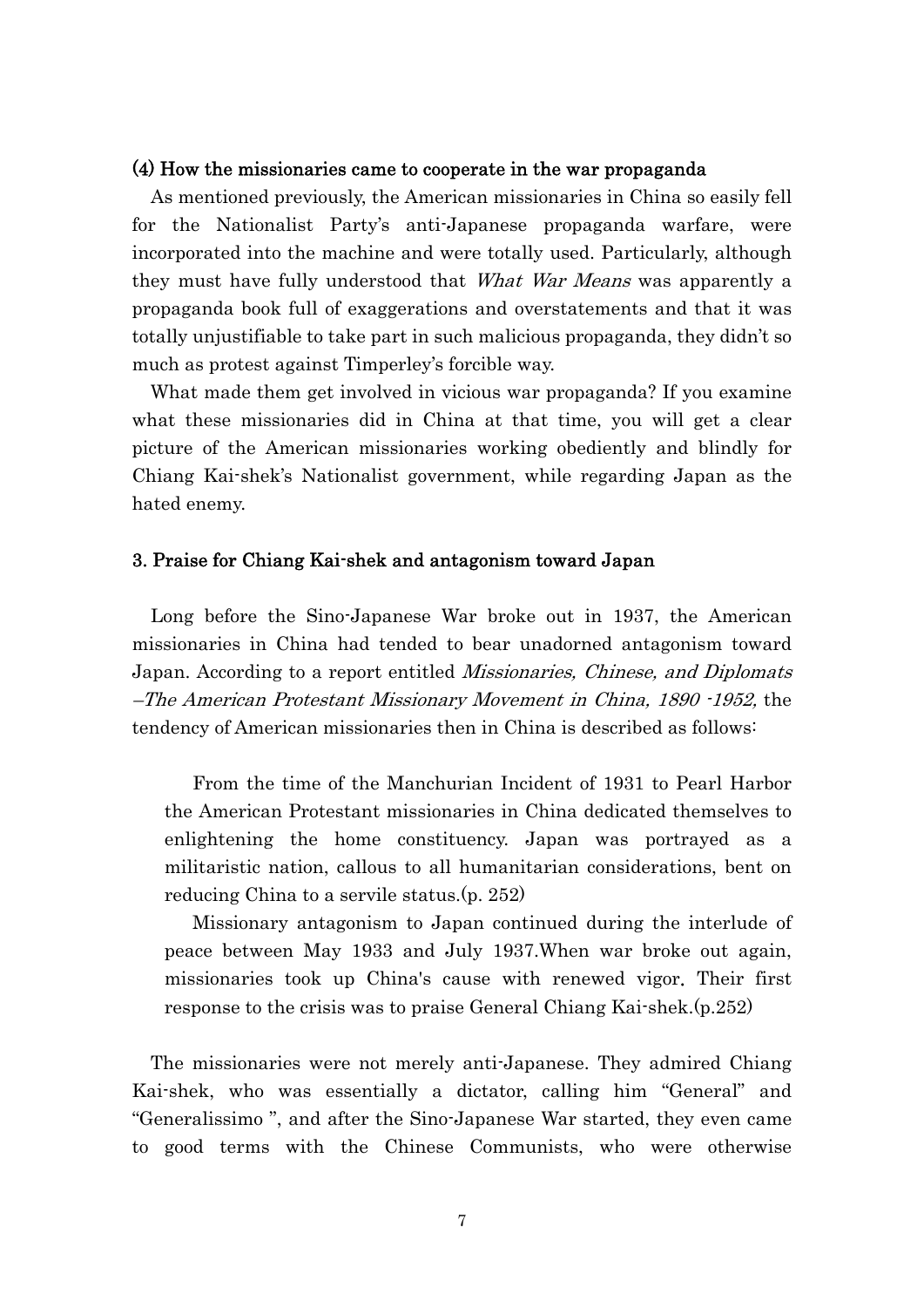incompatible enemies of the missionaries, just to slander Japan. On the other hand, the Communist Party attacked the missionaries, calling them the cat's paws of imperialism. In the aforementioned *Missionaries, Chinese,* and Diplomats, the following passage depicts how things were at that time:

The editor of the *Missionary Review of the World* testified that "China" has now the most enlightened patriotic and able rulers in her history." Long articles on the New Life Movement told how the Chinese, led by the wife of Generalissimo, were engaged in a great crusade to eliminate old evils from Chinese life and replace them with "Christian" virtues of cleanliness, patriotism, and self-sacrifice.

A protestant missionary explained that the Communists in China had abandoned many Russian ideological concepts and much of their violence; "they are now Chinese first and foremost; their aim now is to institute a movement for socialized reform compatible with the aspirations of all progressive people."(p.255)

Where, then, did this general trend come from?

# 4. Chiang Kai-shek's political use of Christianity

## (1) Establishing co-existent relationship

 Essentially, the Christian missionary movement in China was far from successful. During the 1920s in particular, Christians often became targets of violent, xenophobic insurgencies, and their missionary movement faced a grave crisis. Once a riot erupted, it frequently followed that churches and mission schools were robbed and set on fire, while missionaries were murdered.

 Moreover, rumor had it that many of these xenophobic movements were instigated, tacitly agreed, or silently recommended by the Chinese government then in power and the Soviet leader at that time. The Nationalist Party led by Chiang Kai-shek was no exception. With political intention, it instigated xenophobic riots almost openly.

 Furthermore, in March 1927, when the northern expeditionary force led by Chiang Kai-shek entered Nanking, many cases of murder, violence and plunder were committed by the out-of-control army (the Nanking Incident).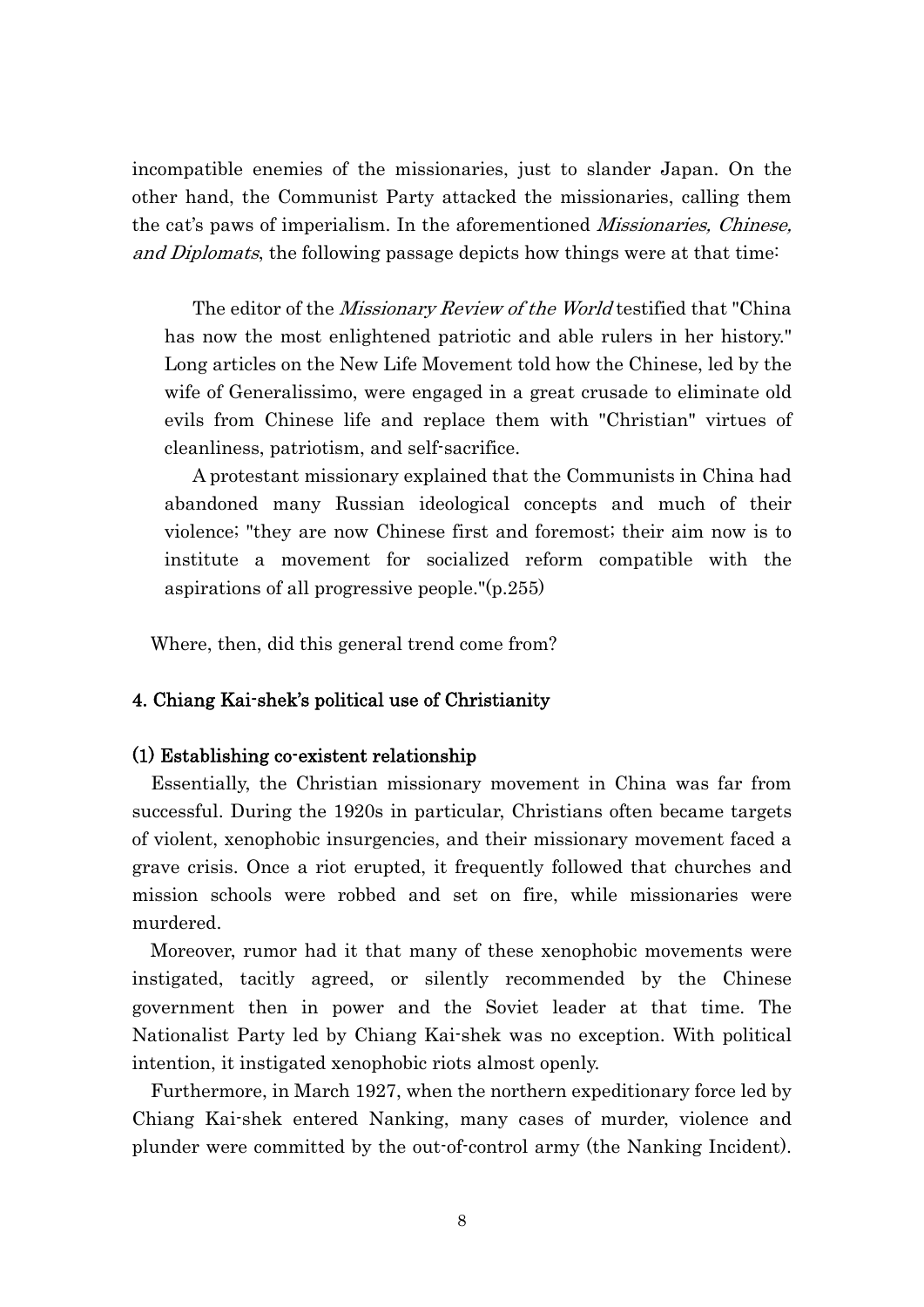Amid this confusion, an American missionary, who was vice principal of the University of Nanking, was shot to death by Nationalist Party troops who had broken into the campus.

 Chiang Kai-shek, having been bitterly accused of this brutal incident by European countries and the United States, hurriedly married Song Meiling, who was a known pious Christian, in December of the same year. Later, Chiang was baptized himself, putting up a good show of his conversion to Christianity, though only nominally. In actuality, at this point, Chiang was not eligible to marry, for he already had a wife. However, in marrying Song Meiling, he had not yet divorced his former wife. In other words, this couple, Mr. and Mrs. Chiang Kai-shek, were in the state of dual marriage. One would think that this is a totally unforgivable sin in terms of Christian ethics, but somehow the missionaries turned a blind eye to this marriage, and instead, they praised "Christian General" Chiang Kai-shek and his new wife.

 In the following year, 1928, the Nationalist Party announced its policy to protect the Christian missionary movement, and thereupon the missionaries came to regard Chiang Kai-shek as benefactor and messiah of Christianity. Here, the foundations of the co-existing relationship between Chiang Kai-shek and the missionaries were established, whereby Chiang Kai-shek protected the missionaries and the missionaries praised Chiang Kai-shek.

# (2) Missionaries getting tamed

 The protection of Christianity by Chiang Kai-shek sounded sweet, but, in reality, it was a limited protection granted only within the autocratic political system of the Nationalist Party. For example, in Christian schools run by missionaries, it was a requirment to teach students the Nationalist Party's party platform and regulations, but they were not allowed to make teaching of Christian activities and theology their required subjects. Moreover, as the Party's policy stood, it was required to participate in the ceremonial tribute to The National Father, Sun Yat-sen, every Monday morning.

 The missionaries were said to be obedient to those tyrannical policies, without any earnest protest against them. To lose Chiang Kai-shek's protection meant to go back to those bitter days that they had suffered, constantly exposed to the danger and horrors of xenophobic terrorist attacks.

Above all, they could find no proper reason why they should dare fight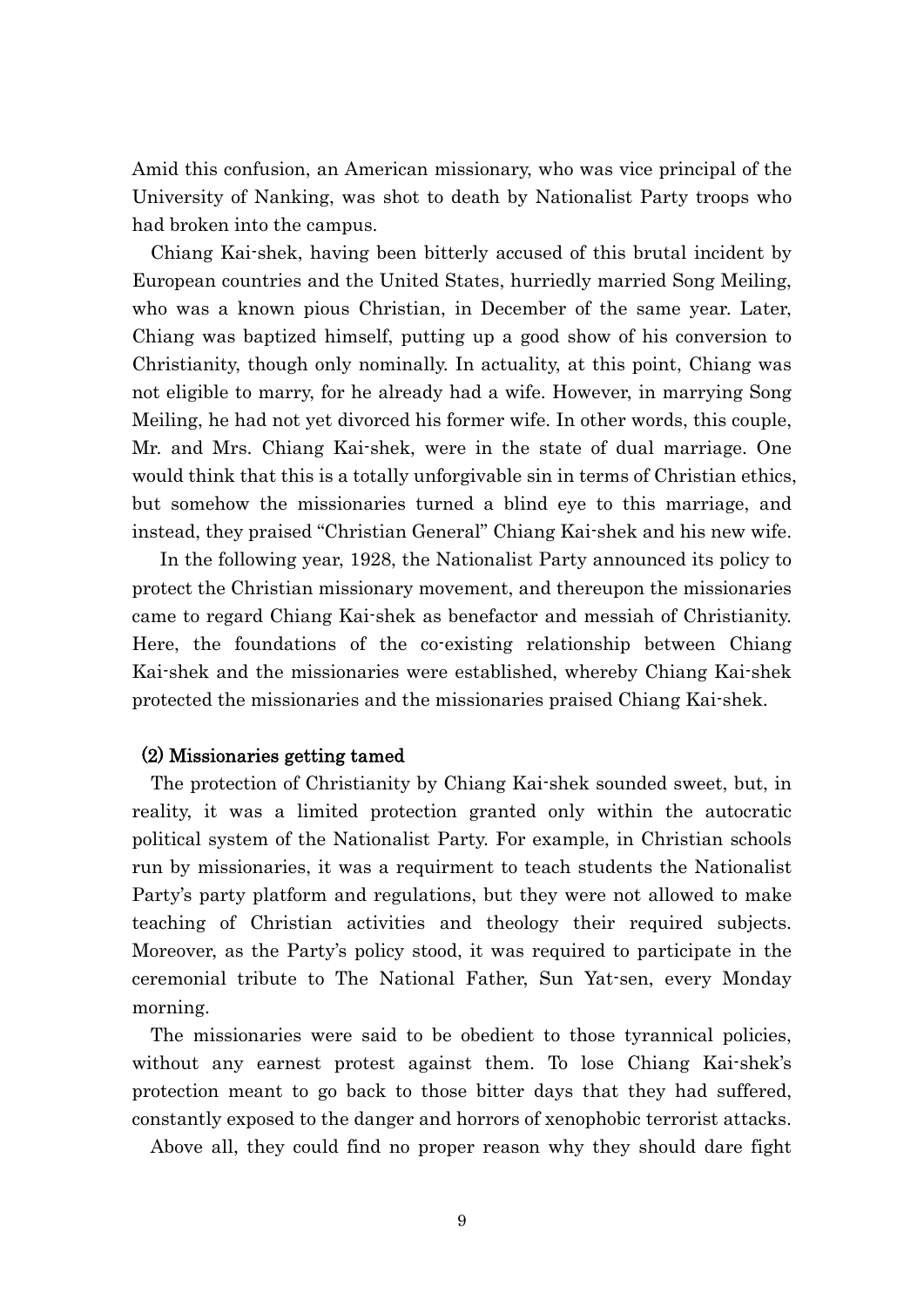back against a dictator with such a vicious criminal record, instigating xenophobic terrorism and murdering many of their fellow missionaries.

# (3) Fundraising campaign and the Chinese illusion

 Entering the 1930s, the missionary activities were recovering from the damages inflicted by past xenophobic movements. However, missionary work did not reach a financially independent status, and so, the large financial shortfall needed to be filled by donations from Christians at home in the United States. In order to collect large donations, it was necessary for them to proudly report that their mission in China was very successful and to emphasize that a rosy future awaited them ( an objective analysis showed that the missionary program in China was clearly on the decline). Behind the phenomenon that saw Chiang Kai-shek praised as a Christian General by the missionaries, there were commercial factors. For the sake of fundraising, it would be most inconvenient to have a boss on top of the missionaries who was, at the same time, a violent tyrant.

## 5. Loser in the propaganda war

 In the diplomatic relationship between China and the United States, the influence the missionaries had was extremely important. John McMully, American diplomat and expert on Asian diplomatic affairs in the 1930s, commented on the relationship between the missionaries and the Chinese Nationalist Party in *How the Peace Was Lost*.

…The vigorous partisanship of the religious organizations in this country was reflected in the press; it became popular to refer to the Chinese Nationalists as duplicating, under the leadership of Chiang Kai-shek as their George Washington, the patriotic spirit of 1776. The movement brought considerable pressure to bear both upon the Congress and upon the Administration. (p.84)

 Their effects on the mass media were equally great. For instance, Henry Luce, founder of *Life* and *Time* magazines, was a son of an American missionary who spent time in China and fanatical admirer of Chiang Kai-shek. Naturally, the two magazines maintained an extremely biased